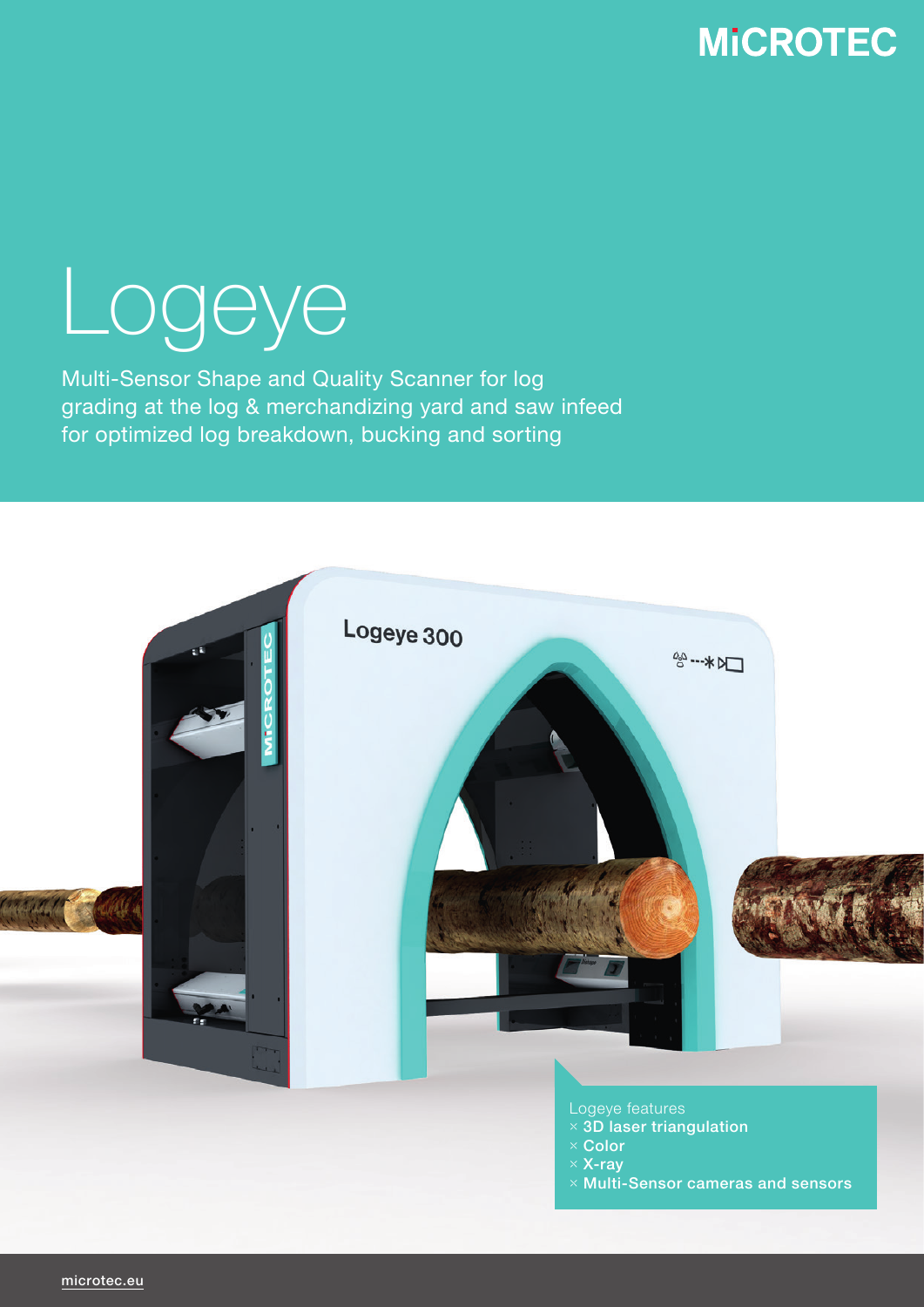## Full log grading

Logeye 300 Multi-Sensor Quality Scanner enables log sorting according to diameter, length, curvature, taper and quality features as well as bucking and primary and secondary breakdown optimization, extracting the highest value for your plant. Rock-solid hardware, sharp optoelectronics and innovative technology give you the power to increase efficiency, maximize productivity and optimize your productionmix based upon your priorities and value parameters.

#### Breakdown, bucking and sorting

Logeye 300 Multi-Sensor Quality Scanner determines geometric, optical and structural qualities of a log and recognizes wood defects inside a log. This information is the basis for the powerful breakdown optimization software, Maxicut, that determines the cutting pattern with the highest quality yield. Interopt Bucking Optimization determines cross cutting based on the highest value cutting pattern solutions in various areas within the log. Winlog Sorting Optimization enables log sorting and control of the log and merchandizing yard.

#### Logeye 300 Stereo - Log movement compensation during 3D measurement

The system consists of digital stereoscopic cameras that track a log during the measurement. Logeye 300 Stereo ensures that log movements do not influence the measurement resulting in a more accurate 3D log contour including the inherent sweep.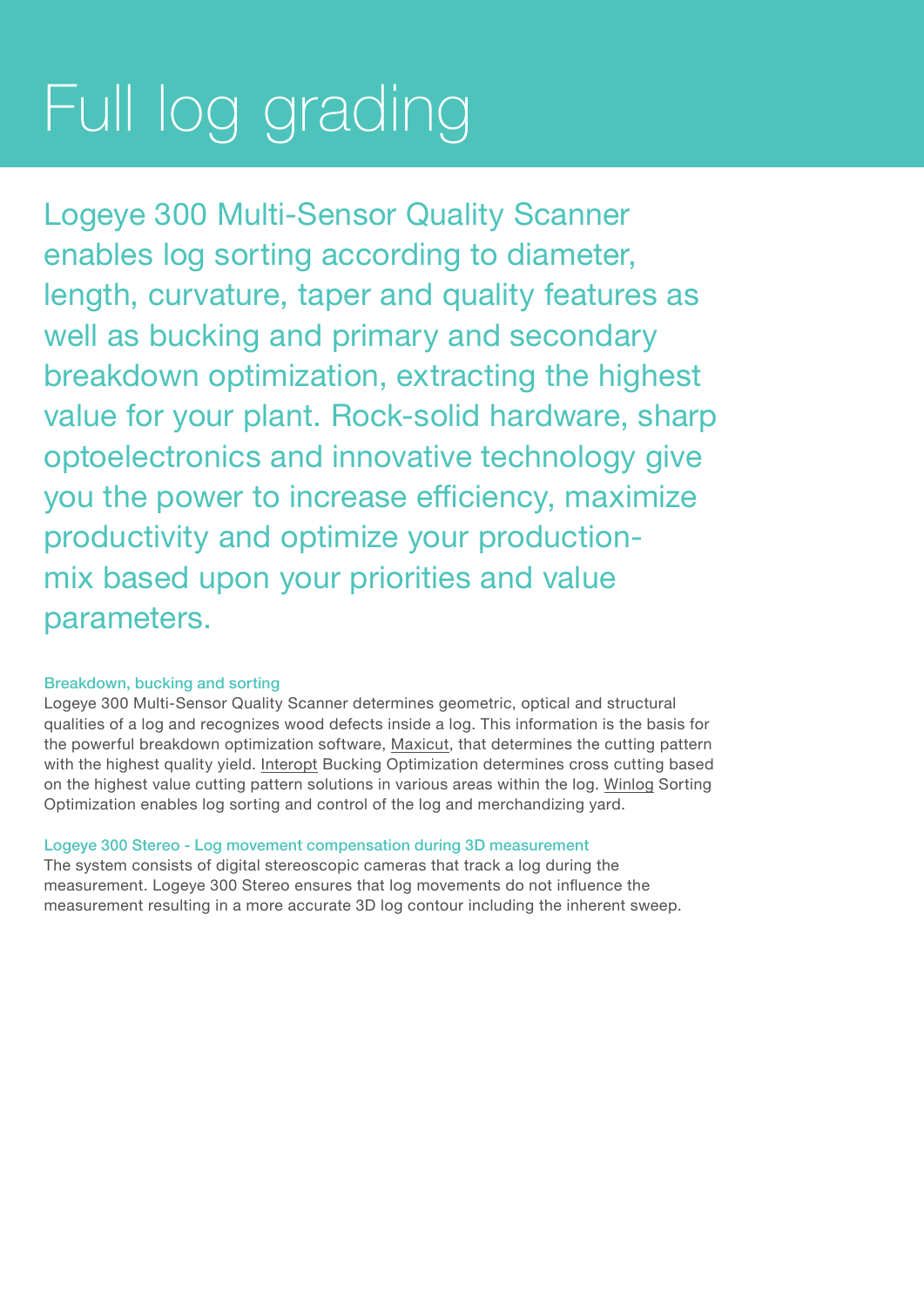### **MICROTEC**

#### Logeye 300 Multi-Sensor Quality Scanner features

- ⤫ Measures and grades logs for subsequent breakdown, bucking and sorting
- $\times$  Provides a true 360 $^{\circ}$  panoramic photo image of the log
- $\times$  Accurately determines log density and volume over and under bark
- ⤫ Measuers knottyness and other log internal features
- $\times$  Increases throughput, productivity and resale of final products
- ⤫ Logeye 300 Stereo compensates log movement during measurement



| Logeye 300 features                              | Logeye 301 D                  | Logeye 301 DC | Logeye 302 | Logeye 306 |
|--------------------------------------------------|-------------------------------|---------------|------------|------------|
| Dimension (3D laser triangulation)               | $\checkmark$                  |               |            |            |
| Color (360° Multi-Sensor camera)                 |                               | ✓             |            | ✓          |
| X-ray (up to 2 measuring levels)                 |                               |               | ✓          |            |
| Improved strength grading (laser interferometer) |                               |               |            | √          |
| Resolution                                       | $< 1$ mm (0.04 in)            |               |            |            |
| Image acquisition rate                           | up to 1000 frames per second  |               |            |            |
| Conveyor speed                                   | up to 300 m/min (1000 ft/min) |               |            |            |